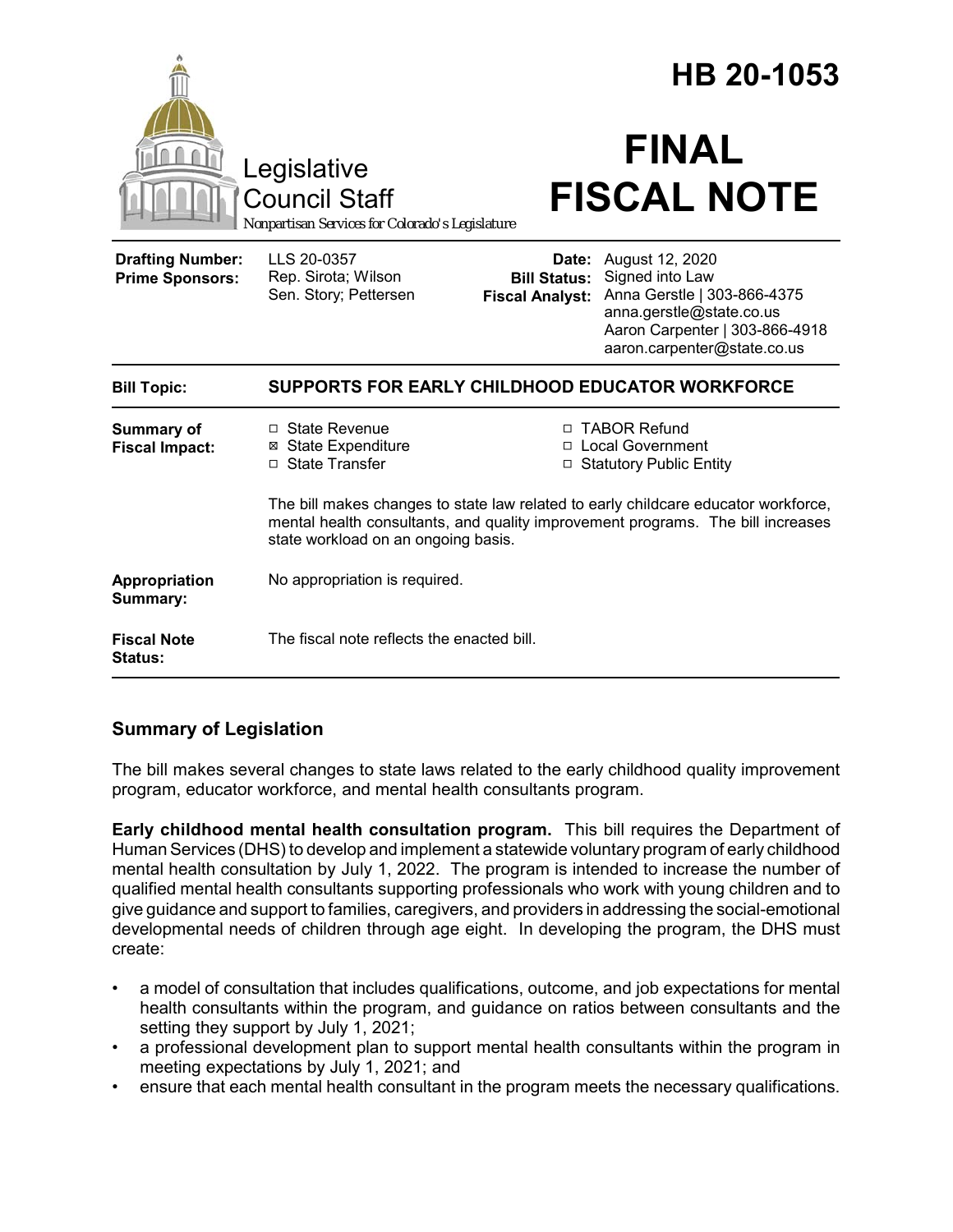August 12, 2020

**Quality improvement.** The bill allows the DHS to provide technical assistance and financial incentives to help early childhood care providers with a Colorado Shines rating advance to, or maintain at least, a level three rating. Early childhood councils may assist the DHS by providing local community outreach and engagement strategies.

Under current law, early childhood councils that apply for school-readiness quality improvement funding must submit a school readiness plan that includes targeting or recruiting early childhood programs rated as a level two or higher, or that are actively working towards a level two rating, but face demonstrated hardship. The bill requires that plans target or recruit programs that are rated at level one or higher. If an early childhood council received funding prior to FY 2020-21, the council must amend their plan.

**Educator workforce - licensing.** The bill requires DHS to promulgate rules related to licensing standards that allow early childhood programs to be licensed if aspiring lead teachers are pursuing an early childhood credential, creation of a licensing pathway that allows an early childhood educator to earn points towards a credential based on their prior work experience and demonstrated competency, and standards to facilitate the recruitment and retention of early childhood educator workforce.

The bill requires DHS and the Colorado Department of Education (CDE) to align the early childhood credential system, the CDE educator licensing system, and the childcare program licensing, as well as streamlining all licensing and credentialing paperwork that early childhood educators and programs must complete.

**Educator workforce - reporting.** By January 31, 2021, and every two years afterwards, DHS must complete a report concerning current supply for qualified early childhood educators.

**Educator workforce - career pathways.** DHS, CDE, and the Department of Higher Education (DHE) must develop resources to increase concurrent enrollment opportunities in local communities and to support career pathways that allow students to serve as early childhood educators.

## **Background**

**Quality improvement.** Under the current school-readiness quality improvement program, the Office of Early Childhood in the DHS allocates state and federal funds to early childhood councils for distribution to early childhood programs. The quality improvement program is intended to improve school readiness of children up to the age of five, with priority given to programs serving children with certain risk factors. For FY 2019-20, approximately \$2.7 million in state and federal funds was distributed to early childhood programs.

**Preschool Development Grant.** The Preschool Development Grant Birth through Five is a federal discretionary grant to strengthen state and local efforts to build, develop, and expand high-quality preschool programs. In January 2020, the DHS was rewarded \$33.5 million over three years.

### **State Expenditures**

This bill increases workload in the DHS to implement the programs described below. Implementation of the programs do not require a change in appropriations.